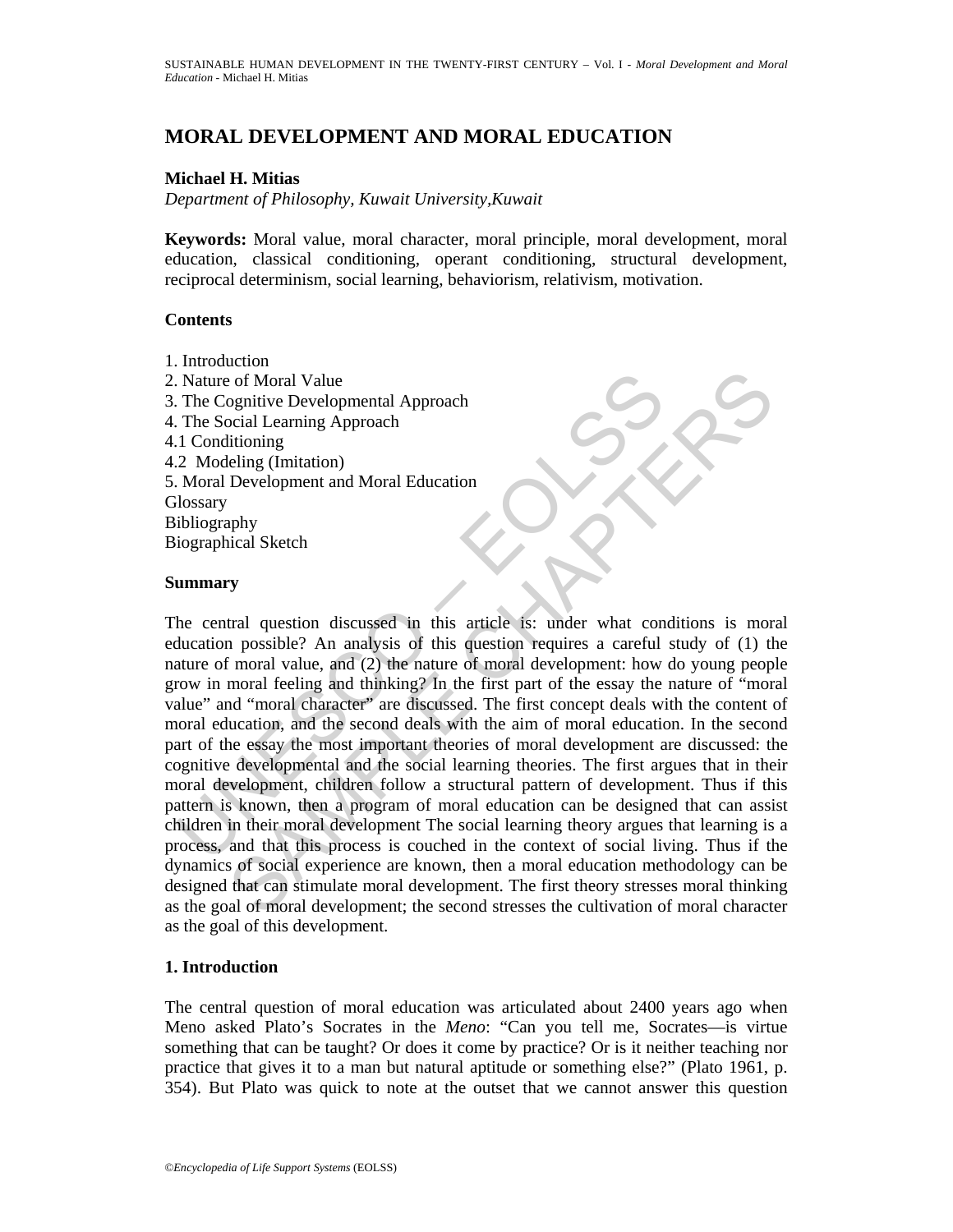unless we first know what virtue is: we cannot know whether a thing or an activity has a certain property unless we first know the nature of this thing or activity. Thus we cannot know whether virtue can be taught unless we know what it is. This knowledge is, moreover, indispensable for determining who is qualified to teach it. Thus the possibility of moral education in effect requires answers to three questions: (1) What is virtue? (2) How can it be taught? (3) Who is qualified to teach it?

ature of virtue, but also of the dynamics of moral development: how<br>moral feeling and thinking? Is there a natural pattern of moral develoce<br>evelopment at the mercy of social forces and norms? The article<br>codest view of vi virtue, but also of the dynamics of moral development: how do children gro<br>fecting and thinking? Is there a natural pattern of moral development? Is more<br>nent at the mercy of social forces and norms? The article first adva In this article attention is focused on the first two questions: What is virtue? How can virtue be taught? The interest is in shedding as much light as possible on the possibility of moral education: under what conditions can we help young people to become moral human beings? During the past few decades psychological research has shown that the question of how virtue can be taught does not only require an understanding of the nature of virtue, but also of the dynamics of moral development: how do children grow in moral feeling and thinking? Is there a natural pattern of moral development? Is moral development at the mercy of social forces and norms? The article first advances a modest view of virtue, or moral value. Here it is assumed, with Plato and the major philosophers of education such as Dewey, Whitehead, Rousseau, Tolstoy, and Kohlberg, that we cannot undertake the task of moral education unless we proceed in this effort, implicitly or explicitly, from a conception of moral values, rules, principles, and ideals. Second, two of the most influential views of moral development, the cognitive developmental and the social learning views, are discussed, albeit briefly. Thirdly, the relationship between moral development and moral education is discussed. We shall see that although a certain view of moral development does not logically imply a concept of moral education, it can nevertheless be greatly useful in designing an effective methodology for moral teaching.

## **2. Nature of Moral Value**

The question of the nature of moral value deals with the subject matter, or content, of moral education, and without this content, talk about moral education is both misguided and misleading. Accordingly, we should ask: what is moral value? What sort of reality do we impart to the young when we engage in moral teaching? Do we impart ideas, principles, rules, habits, or some kind of moral skill? We may, to begin, say that the imparting of moral values to the young in a proper way will result in what is usually known as "moral character". Now, what do we mean when we speak of "moral value" and "moral character"?

Firstly, the term "moral value" refers to values such as justice, courage, honesty, truth telling, generosity, compassion, self-control, respect for the interests of others, responsibility. Each one of these, and similar values, is the basis of a moral rule. For example, Be just! Don't kill! These rules have a normative, i.e., prescriptive, character, and they have this character mainly because the values they enunciate are viewed by society as supremely important. For example, "Don't kill!" is a rule that forbids the destruction of human life, because human life is supremely important. But, why are such values important? Why should we not lie, cheat, or kill other people? Can we justify the validity of the values that underlie the moral rules that we are supposed to obey? Attempts to justify moral rules in general vary from one society to another and from one philosopher to another. We may invoke the authority of a supreme being,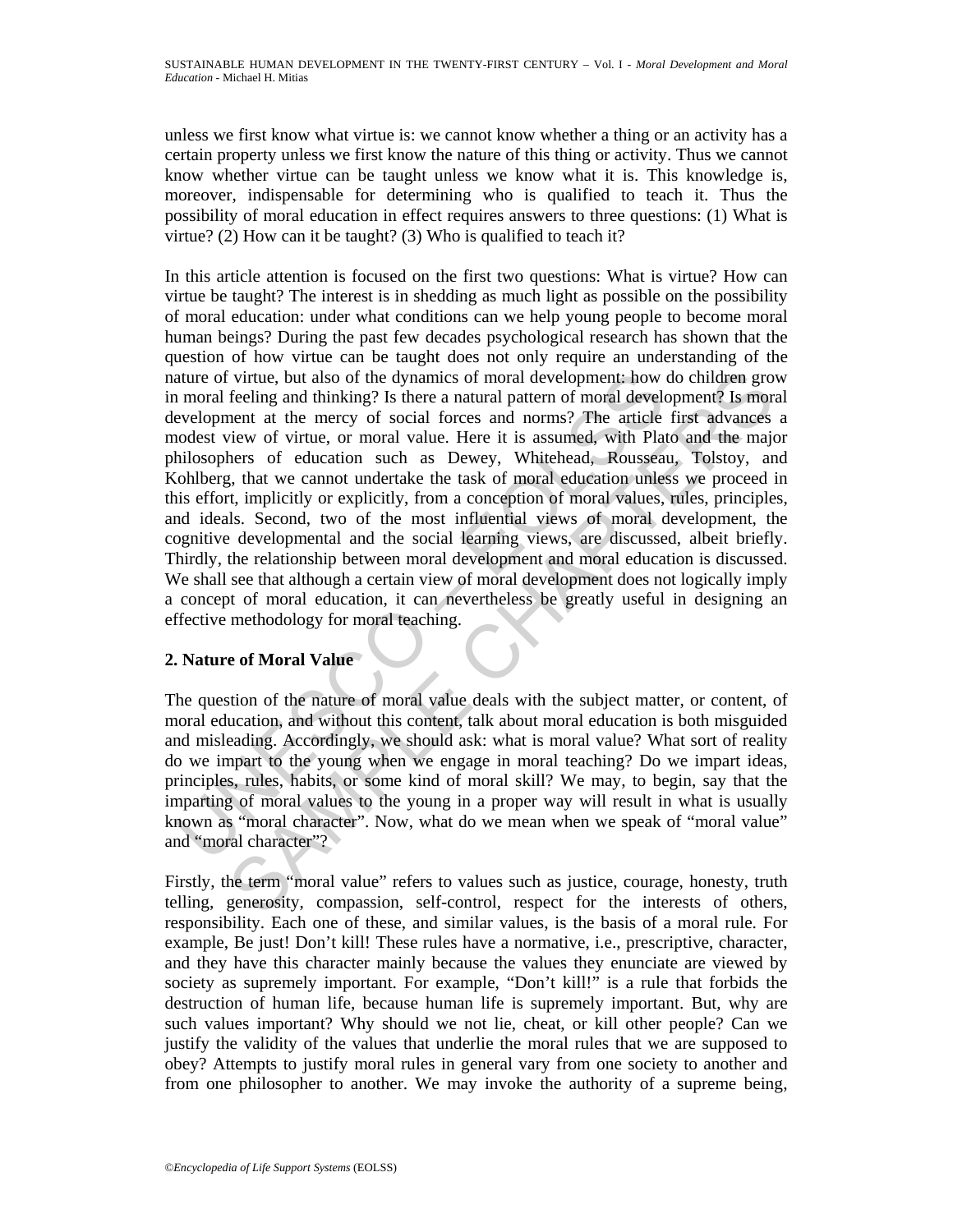reason, society, the state, a universal moral sentiment, or the need to maintain order, prosperity, and progress in society. Usually such attempts provide principles of justification. The purpose of these principles is to give meaning, validity, and practical relevance to the moral values and rules in daily life. For example, if I am asked "why should you refrain from stealing?" I can say, "because stealing is injurious to others, society, or humankind, or because it is contrary to the will of God, or because it is contrary to my conscience." Here the rule may be justified by any one of these principles.

a basis of action, in the sense that it is the actuating principl<br>ccordingly we may view it as an entellecty, as a moving cause of<br>titischor, mainly because the realization of the action promises a<br>tuisfaction, an importan is of action, in the sense that it is the actuating principle of the action<br>glyly we may view it as an entellectly, as a moving cause of a certain type<br>example because the realization of the action promises a certain kind<br> Here it should be pointed out that a value is not an emotion, a feeling, a sentiment, or a mental state of some kind, nor is it an idea that exists in the mind—no, a value is a possible kind of action and may broadly refer to a possible mode of conduct. As such, it is a basis of action, in the sense that it is the actuating principle of the action. Accordingly we may view it as an entelechy, as a moving cause of a certain type of action, mainly because the realization of the action promises a certain kind of satisfaction, an important satisfaction. This is precisely why the moral virtues are viewed as values. We desire the different values, and we desire to act on them because they are conducive to human growth. Satisfaction without growth may be interesting, or may be accompanied by some pleasure; only the element of spiritual edification intellectual, religious, aesthetic, and social edification—makes this sort of satisfaction possible. This is, it is suggested, why the sages of the past as well as the present placed supreme emphasis on the pursuit of human values such as goodness, beauty, and truth, and viewed them as the essential ingredients of human growth and development.

In addition to moral values, rules, and principles, we also find in the moral life of every society, moral ideals such as cooperation, compassion, alleviation of suffering, prevention of harm, or reduction of poverty. The point to be underscored here is that any meaningful talk about moral values should be done in context, in the context of a moral system—and a moral system is the unity of all the moral values, rules, principles, and ideals found in a given society. The cultivation of moral character usually takes place within such a system.

Secondly, a moral character is, broadly speaking, distinguished by three basic characteristics: (1) autonomy, (2) conscience, and (3) integrity. First, an autonomous person is a self-determined being. She is the source of her own ideas, feelings, and actions. She is not a conformist. She is in touch with her inner self, with her desires, feelings, beliefs, emotions, weaknesses, and strengths, and tries to act thoughtfully, critically, and purposefully. An autonomous person does not only choose her life, she authors it. This feature is stressed only to spotlight the aspect of responsibility, for a person cannot be moral unless she is responsible, and she cannot be responsible unless she chooses and performs her actions. Second, a moral character has conscience. By "conscience" is not meant some kind of moral sense implanted in the individual by nature or society or some mysterious force, but moral conscientiousness and the knowledge that moral values should be respected and that our lives can never be human unless we conduct ourselves in relation to each other according to these values. A person with a conscience is a moral agent; she can distinguish between right and wrong, good and bad, and she chooses to act morally from a moral motive, not expediently or arbitrarily. She is, moreover, the sort of person who respects other human beings as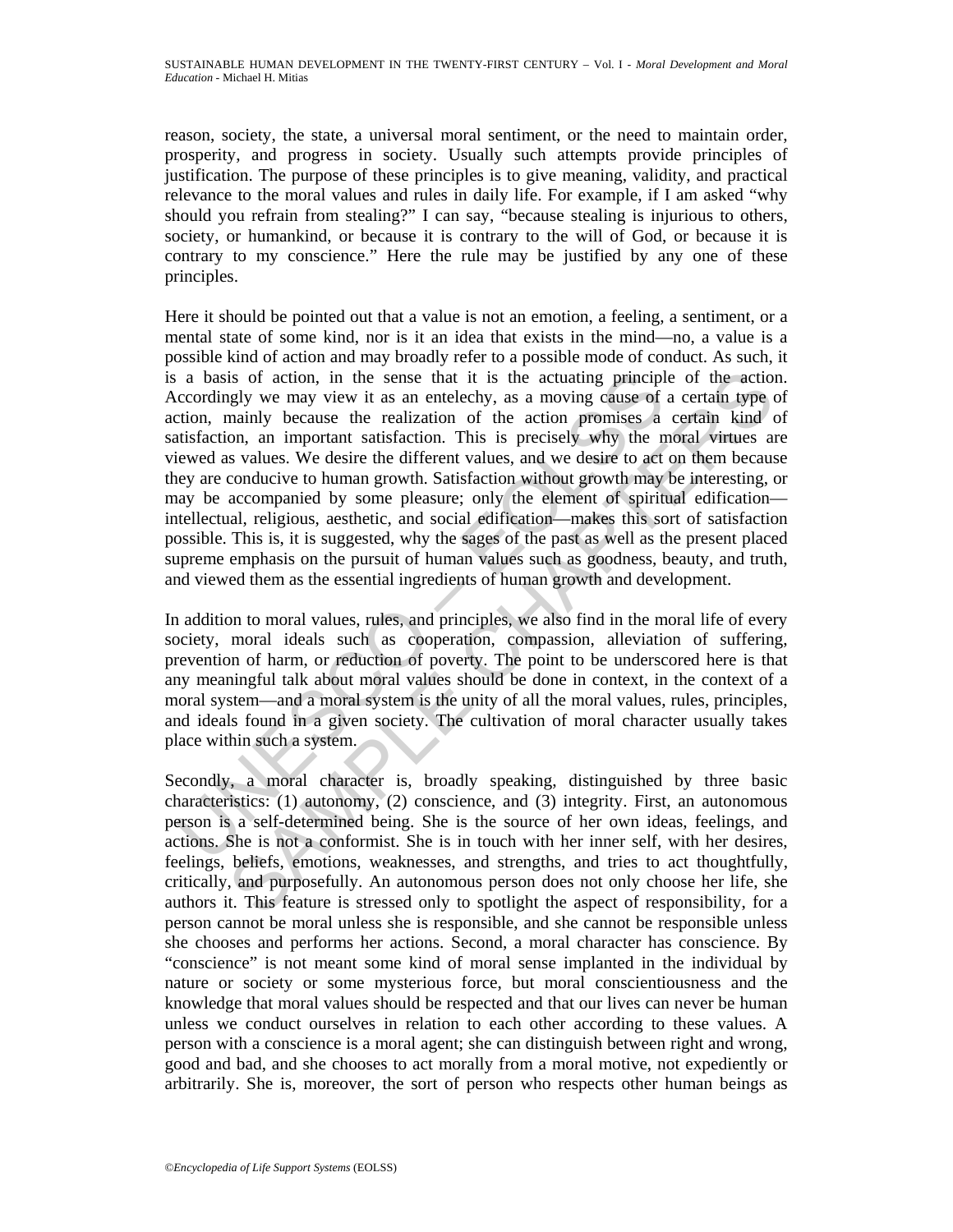moral agents. Third, a moral character is an integral, undivided whole. It is, as Aristotle said, firm and stable (Aristotle 1962, 1105 a 25-1105 b 5). A moral character is consistent in her behavior; she acts on principle, deriving her moral identity from these principles. She does not act on one principle one day and on another the second day. She acts on the same principle at home, in the work place, in social settings, or anywhere else. Acting on principle is crucial for being authentic, and a person cannot be authentic if she does not consistently originate her action, or life in general, from an established sense of value and a will to actualize the possibilities of this sense in her life.

a concrete situations. We are always expected to pursue the moral mornarial, course of action. We are usually skilled in meeting daily mornflicts that relate to duties at home, in the office, with friends, or in the outies ete situations. We are always expected to pursue the moral, and avoid the course of action. We are usually skilled in meeting daily moral demands an the tratat to duties at home, in the office, with friends, or in society Moral values are guides for action; they are organizative "principles" of conduct. They dictate what is moral and immoral, and they dictate what we should and should not do in concrete situations. We are always expected to pursue the moral, and avoid the immoral, course of action. We are usually skilled in meeting daily moral demands and conflicts that relate to duties at home, in the office, with friends, or in society at large. But what happens when moral values conflict in concrete moral situations? Consider the now popular case of Mr. Heinz. He is a poor man. His wife is dying. A new drug might help her. The druggist, who has sole ownership of the drug, refuses to sell it to Mr. Heinz on loan. What should the poor man do? Can he steal the drug? The man is caught between two moral prescriptions: (1) Do not steal! (2) Love your wife, and family, for in this case the death of his wife will be injurious to the whole family! This case is mentioned to stress that in the course of our life, we have to make serious moral decisions. The moral values which chart the domain of moral conduct are general. They do not relate directly to individual moral situations. They do not contain ready-made answers to the moral problems faced on the individual and social levels of life. They are only moral signposts. They point the way, but they do not accompany us on the way. They provide the conditions of moral action, but they do not constitute the structure of this sort of action. For example, "Do not kill!" is a universally recognized rule; it prohibits killing human lives, and yet we justify killing in some situations of selfdefense, war, abortion, euthanasia, or capital crime. Under what conditions is killing in such situations justifiable? What is needed in moral life is the skill to translate the general content of the moral rule into specific moral judgments, the sort of judgments that can be the basis of action. This cannot be done without the aid of moral principles. Such principles are provided by the different moral systems we see in the different societies of the world. In many cases they are clarified and justified by various moral theories.

One important aim of moral education is training young people in the art of making sound moral judgments. Under what conditions can a person, young or adult, grow in the art of making sound moral judgments? This question acquires a greater measure of significance especially if we take into serious consideration the widespread recognition of cultural pluralism in general, and of moral pluralism in particular. "It is a fact that people seem to espouse different types of moral systems," we are told, "what is moral and immoral seems to be different not only from one person to another but also from one society to another. This difference, which we can hardly ignore," continues our critic, "undermines the very possibility of moral education, for if people in a given society do not uniformly uphold one system of morality, how can we establish, much less speak of, a program of moral education? The fact of moral pluralism implies that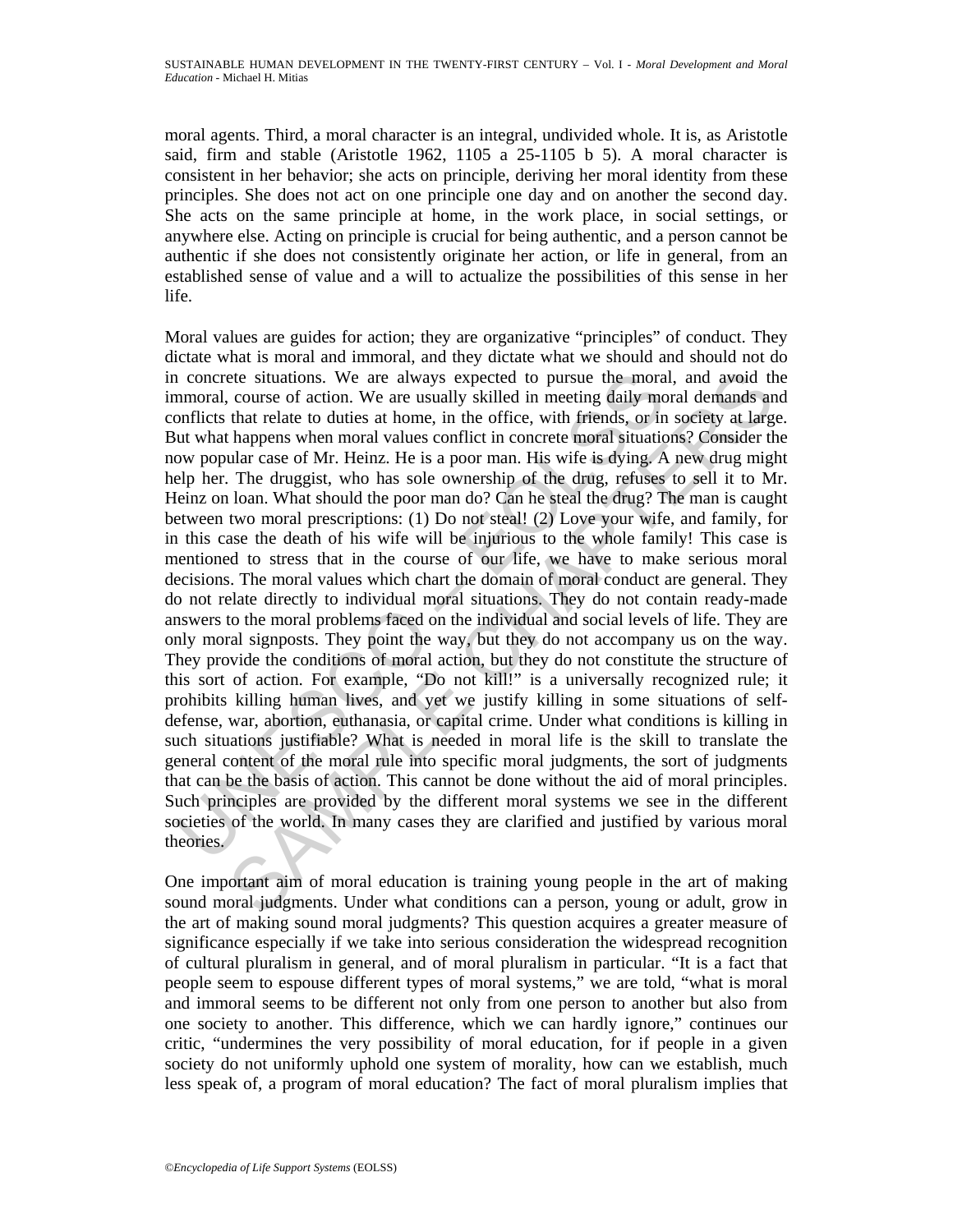one set of values is neither better not worse than any other. Therefore, we have no right to impose the moral values of one person or group upon other persons or groups." A critical evaluation of this relativist position is not made here, for many philosophers have successfully answered this objection (Gert 1998). It is, however, reasonable to state that this objection is painfully one-sided, exaggerates the differences between the various societies of the world, and ignores the similarities which are common to them. It is now time to recognize the unity and universality of human nature; it is time to recognize that all human beings belong to one species, the human species, and that they share in one nature, human nature. A quick yet reflective look at the diversity of the cultural experiences which make up the tapestry of humanity would show that all human beings have prized a fundamental core of moral values such as fairness, honesty, courage, respect for human life, truth-telling, decency, respect for the interests of others, to mention just a few values. Without an honest and realistic recognition of this fact the whole United Nations edifice of human rights relating to workers, women, children, prisoners, and human beings as such, would collapse, and the present structure of international laws, institutions, and organizations would certainly lose its effectiveness in gradually bringing about a system of world community erected on the principles of justice, freedom, and peace.

mention just a few values. Without an honest and realistic recognitic<br>thole United Nations edifice of human rights relating to workers,<br>risoners, and human beings as such, would collapse, and the pre-<br>iternational laws, in Inited Nations edifice of human rights redained modes and realistic recognition of this fact the nited Nations edifice of human hey redained Nations comes children is chained have, in and human beings as such, would collap Let us now grant that we may at least in principle agree on a set of moral values or principles that may be viewed as the content of moral education, how, or by what method, can we stimulate the moral development of young people? This question assumes that human beings are not born as moral, but with the capacity, or potentiality, to become moral. It also assumes that becoming moral is a process of development. One does not become moral overnight or at a given point in one's life. Becoming moral is in fact acquiring a "second nature" (moral nature), and certain developmental conditions have to be fulfilled in order for this nature to be acquired. How? In the following two sections, attention is given to the cognitive developmental and social learning approaches to moral development.



#### **Bibliography**

- - -

Aristotle (1952). *Nicomachean Ethics*, translated by M. Ostwald. Indianapolis: The Boobs-Merrill Co. [This book contains the classical statement of the basic principles of moral education: practice and imitation.]

Bandura A. (1977). *Social Learning Theory*. Englewood Cliffs, New Jersey: Prentice-Hall.

Bandura A. (1986). *Social Foundation of Thought and Action*. Englewood Cliffs, New Jersey: Prentice-Hall. [In these two and other work, Bandura introduces the major response to radical behaviorism. His brand of behaviorism is cognitive and accommodates the recent achievements of structuralism.]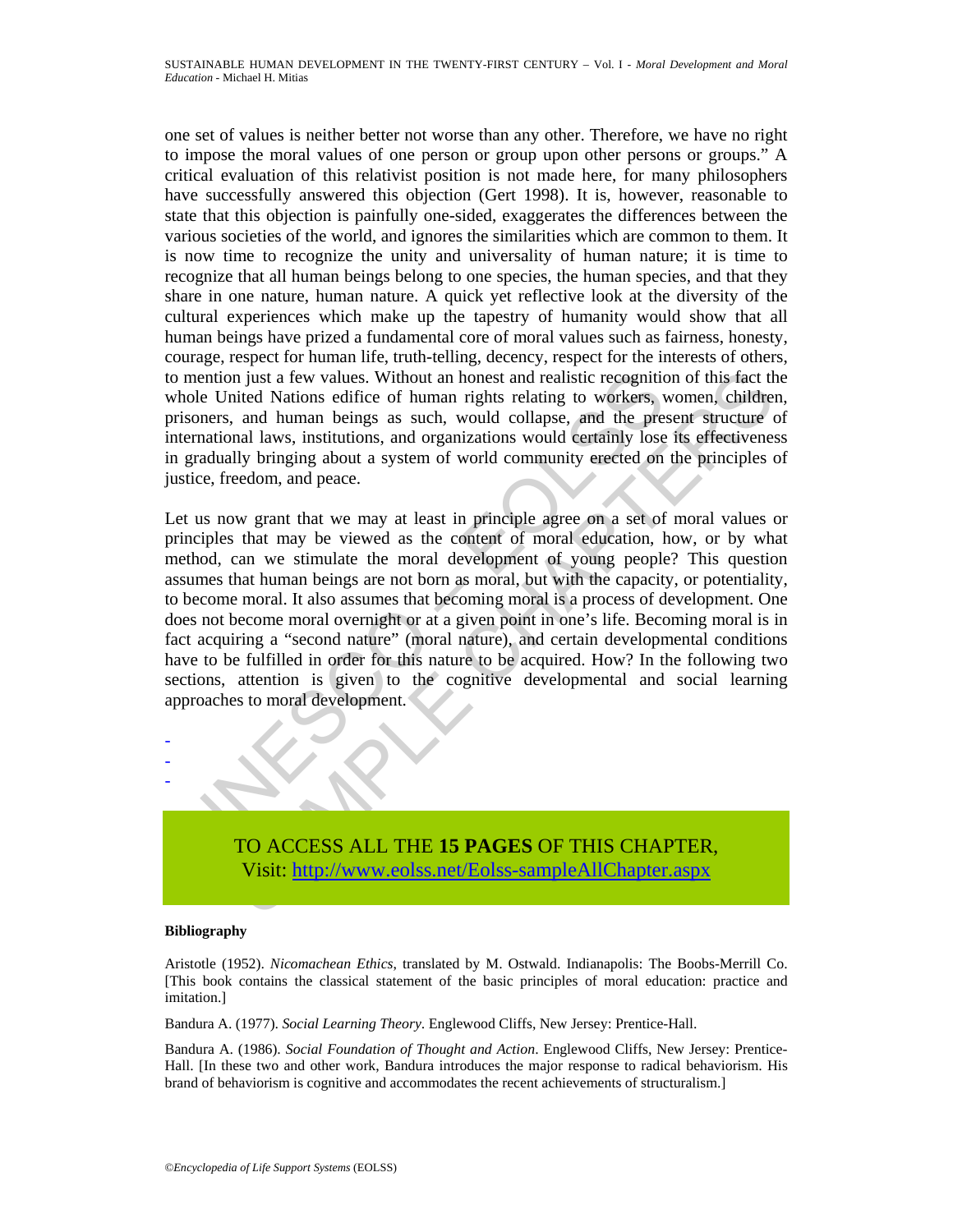Blanshard B. (1973). *The Uses of a Liberal Arts Education*. Peru, Illinois: The Open Court. [This works offers a very useful account of the aim of both moral education and development. Moral development should be viewed from the standpoint of cultivating the whole person.]

Bloom A. (1987). *Closing of the American Mind*. New York: Simon and Schuster. [A most challenging critique of the aims of education in general, including moral education and development.]

Brunk M. A. and Henggeller S. W. (1984). Child Influences on Adult Control: An Experimental Investigation. *Developmental Psychology* **6**, 1074-1081. [An insightful study of the dynamics of the psychological development of the child.]

Cole R. (1986). *The Moral Life of Children*. New York: Atlantic Monthly Press. [This work provides a realistic, humanistic, and holistic approach to moral development in the child.]

Dewey J. (1938). *Experience and Education*. New York: Collier Books.

Dewey J. (1957). *Human Nature and Conduct*. New York: Modern Library. [These two works by Dewey contain the most lucid statement of the progressive view of the psychology and philosophy of education—a must for any inquirer into the nature of moral development.]

Gert B. (1998). *Morality: Its Nature and Justification*. New York: Oxford University Press. [This book contains an excellent account of a moral system and successfully argues against moral relativism.]

Jung C. (1954). *The Development of Personality*. Princeton: Princeton University Press. [This is both a psychological and philosophical study of human personality, moral education and development.]

Kohlberg L. (1971). *Cognitive Development and Epistemology*. New York: Academic Press.

Kohlberg L. (1981). *The Philosophy of Moral Development: Moral Stages and the Idea of Justice*, Volume 1. San Francisco: Harper and Row. [The significance of these two works by Kohlberg is discussed in detail in the article.]

Mosher R. (1980). *Moral Education*. New York: Praeger. [A critical, systematic, and informative study of the principles of moral education.]

Maslow A. (1993). *The Farther Reaches of Human Nature*. New York: Arkana. [One of the most powerful statements of the meaning and principles of moral development and education.]

Mitias M. (1992). *Moral Education and the Liberal Arts*. Westport: Greenwood Press. [A collection of studies dealing with the possibility of moral education in liberal arts institutions.]

ontain the most lucid statement of the progressive view of the psychology<br>lucation—a must for any inquirer into the nature of moral development.]<br>ere R. (1998). *Morality: IR Nature and Justification*. New York: Oxford Uni ie most lucid statement of the progressive view of the psychology and philosophy  $-4$  must for any inquirer into the nature of moral development.]<br>
998) *Morality: Its Nature and Justification*. New York: Oxford Universit Modgil S. and Modgil C. (1985). *Lawrence Kohlberg: Consensus and Controversy*. Philadelphia: The Falmer Press. [This book brings to focus the critical insight of a large number of scholars into Kohlberg's theory of moral development. It is a comprehensive evaluation of the structural approach to moral development.]

Peters R. S. (1985). *The Concept of Motivation*. London: Routledge and Kegan Paul. [This is a study of one of the most important conditions of moral development, and one of the ideals of moral education.]

Piaget J. (1970). *The Moral Judgment of the Child*. New York: The Free Press. [This book contains the classical statement of the cognitive approach to moral development.]

Plato (1961). *Collected Dialogues*, ed. H. Cairns, Bollingen Series LXXI. Pantheon Books. [Plato was the first philosopher to offer a theory of education and to analyze it from a moral point of view in the *Republic*.]

Sizer T. (1970). *Moral Education: Five Lectures*. Cambridge: Harvard University Press. [This book presents five important views of moral education. The focus is on the ideals and principles of moral education.]

Skinner B. F. (1971). *Beyond Freedom and Dignity*. New York: Knopf. [The main ideas of this book have been discussed in the article.]

Watson J. B. (1924). *Behaviorism*. New York: Norton.

Whitehead A. N. (1929). *Aims of Education*. New York: Macmillan.

Zimmerman B. J. (1985). *Annals of Child Development*, Volume 2. Greenwich, Connecticut: JAI Press.